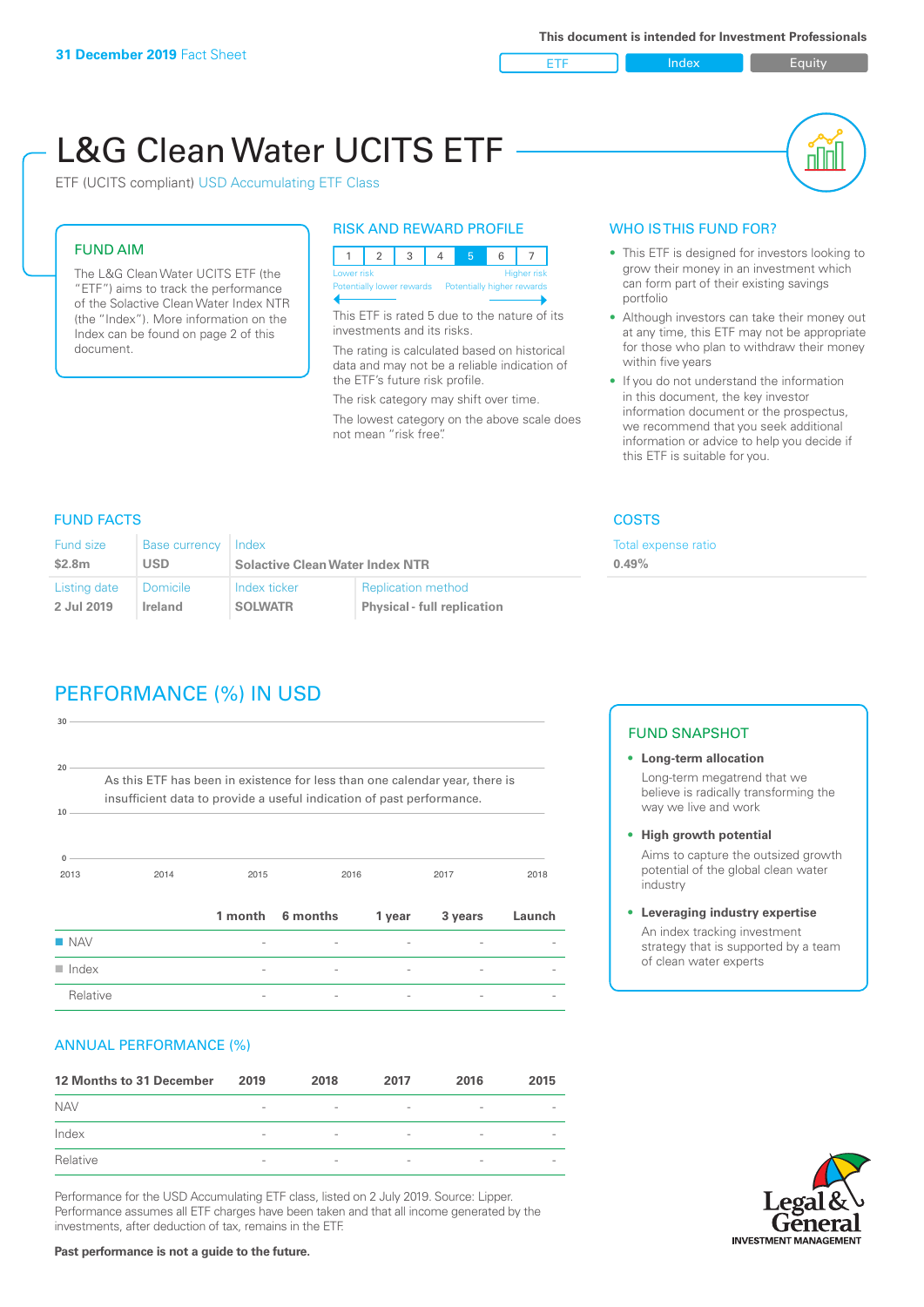ETF (UCITS compliant) USD Accumulating ETF Class

### INDEX BREAKDOWN

The breakdowns below relate to the Index. The ETF's portfolio may deviate from the below. All data source LGIM unless otherwise stated. Totals may not sum to 100% due to rounding.



#### SECTOR (%)

| $\blacksquare$ Industrials | 50.4 |
|----------------------------|------|
| $\blacksquare$ Utilities   | 25.8 |
| Information Technology     | 8.3  |
| $\blacksquare$ Health Care | 7.7  |
| $\blacksquare$ Materials   | 3.7  |
| $\blacksquare$ Energy      | 2.0  |
| Consumer Discretionary     | 2 O  |



# $\blacksquare$  USD  $\blacksquare$  71.2

| $\blacksquare$ GBP | 8.9 |
|--------------------|-----|
| $\blacksquare$ JPY | 6.6 |
| HKD                | 5.2 |
| EUR                | 3.8 |
| $\square$ SEK      | 2.3 |
| CHF                | 2.0 |
|                    |     |

■ Top 10 constituents 22.7% Rest of Index 77.3% No. of constituents in Index 51

#### TOP 10 CONSTITUENTS (%)

| AquaVenture Holdings             | 2.5            |
|----------------------------------|----------------|
| Severn Trent                     | 24             |
| <b>United Utilities</b>          | 24             |
| Alfa Laval                       | 23             |
| <b>Rockwell Automation</b>       | 2.2            |
| Sabesp                           | 22             |
| Pentair                          | 22             |
| <b>Advanced Drainage Systems</b> | 22             |
| <b>Badger Meter</b>              | 22             |
| Kadant                           | 2 <sub>1</sub> |
|                                  |                |

#### INDEX DESCRIPTION

The Index aims to track the performance of a basket of stocks of companies that are actively engaged in the international clean water industry through the provision of technological, digital, engineering, utility and/or other services.

The Index is comprised of companies which are publically traded on various stock exchanges around the world that are either i) companies determined to have expertise in "Utilities" with a minimum Water Revenue Share of 90%, or ii) companies determined to have expertise in "Engineering" with a minimum Water Revenue Share of 50% or iii) companies determined to have expertise in "Technology" or "Digital" and a minimum Water Revenue Share of 5%. A company is only eligible for inclusion in the index if (1) it is of sufficient size (determined by reference to the total market value of the proportion of its shares that are publically traded) and (2) it is sufficiently "liquid" (a measure of how actively its shares are traded on a daily basis). Moreover, the Index excludes companies: (a) engaged in pure coal mining; (b) involved in the production of controversial weapons; or (c) that, for a continuous period of three years, have been classified as being in breach of at least one of the UN Global Compact principles, which is a set of globally accepted standards on human rights, labour, environment and corruption.

The universe of companies out of which the Index selection is made is refreshed annually in March. However, the Index is reconstituted semi-annually in March and September in accordance with the full selection criteria and all companies are equally weighted within the Index. On a monthly basis, the weight of each company is assessed and, if any of them exceed 15% of the index, the weights of all companies are adjusted so that they are again equally weighted within the Index.

#### INVESTMENT MANAGER

GO ETF Solutions LLP is the investment manager for each of the exchange traded funds (ETFs) issued by Legal & General UCITS ETF Plc and is responsible for the day-to-day investment management decisions for this ETF. The team is highly experienced with respect to all aspects relating to the management of an ETF portfolio, including collateral management, OTC swap trading, adherence to UCITS regulations and counterparty exposure and monitoring.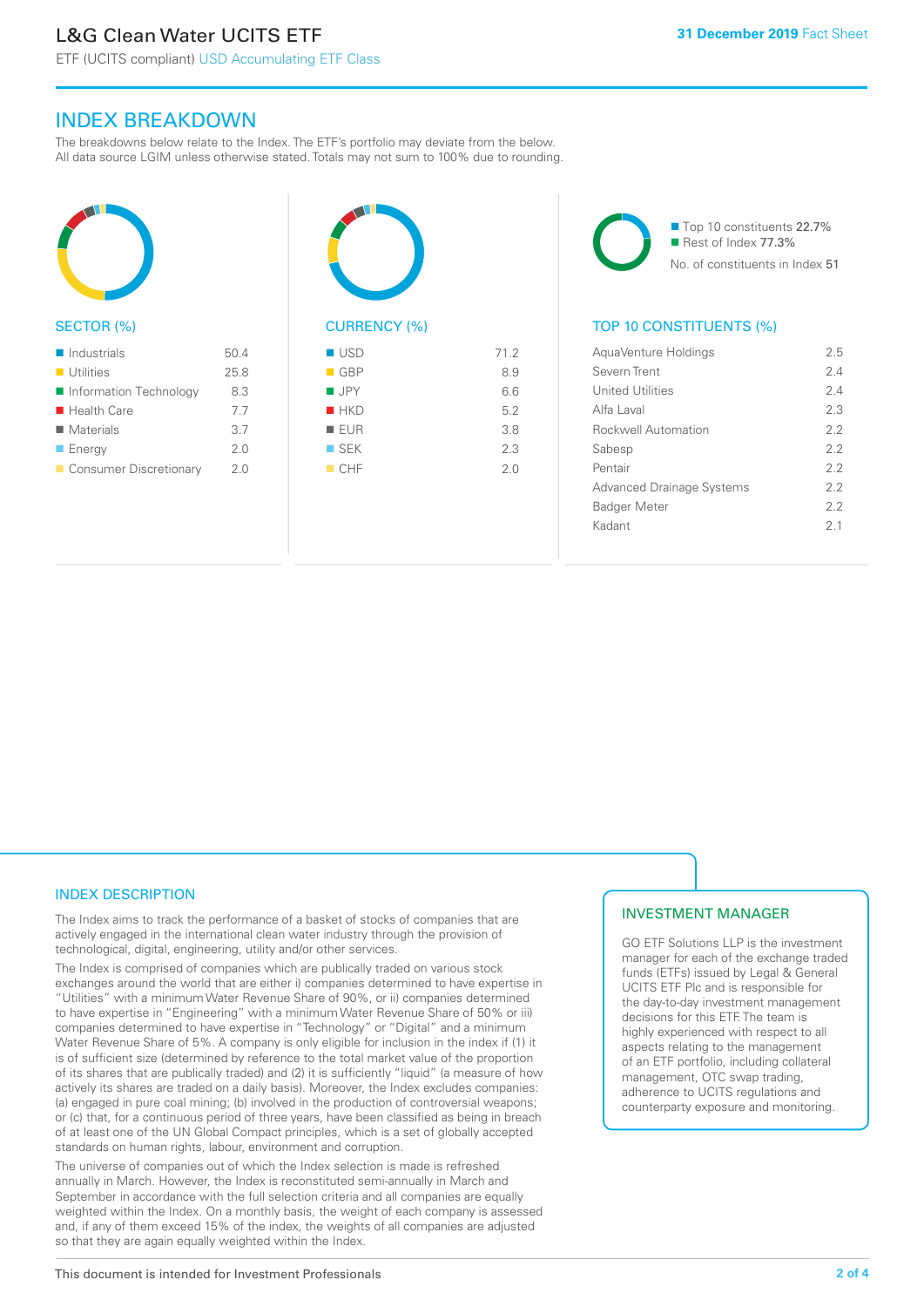# L&G Clean Water UCITS ETF

ETF (UCITS compliant) USD Accumulating ETF Class

#### KEY RISKS

- The value of an investment and any income taken from it is not guaranteed and can go down as well as up. You may not get back the amount you originally invested.
- Third party service providers (such as counterparties entering into financial derivative instruments with the ETF or the ETF's depositary) may go bankrupt and fail to pay money due to the ETF or return property belonging to the ETF.
- As the Index includes micro, small and medium-sized publicly traded companies, the ETF is subject to the risk that such companies may be more vulnerable to adverse business or economic events and greater and more unpredictable price changes than larger companies or the stock market as a whole.
- The ETF is subject to the risks associated with technology-focused companies and are particularly vulnerable to rapid developments in technology (which may leave their products out-of-date), government regulation and competition from domestic and foreign competitors who may have lower production costs. Such companies may also have difficulties establishing and maintaining patents, copyrights, trademarks and trade secrets relating to their products which could negatively affect their value.
- It may not always be possible to buy and sell ETF shares on a stock exchange or at prices closely reflecting the NAV.
- If the Index provider stops calculating the Index or if the ETF's license to track the Index is terminated, the ETF may have to be closed.

For more information, please refer to the key investor information document on our website Ø

#### TRADING INFORMATION

| <b>Exchange</b>           | <b>Currency ISIN</b> |                                   | <b>SEDOL</b> | Ticker | <b>Bloomberg</b> |
|---------------------------|----------------------|-----------------------------------|--------------|--------|------------------|
| London Stock Exchange USD |                      | IE00BK5BC891 BKF3DB5 GLUG GLUG LN |              |        |                  |
| London Stock Exchange GBX |                      | IE00BK5BC891 BKF3DC6 GLGG GLGG LN |              |        |                  |
| Borsa Italiana            | <b>FUR</b>           | IE00BK5BC891 BKF3D93 GLUG GLUG IM |              |        |                  |
| Deutsche Börse            | <b>FUR</b>           | DE000A2PPATO BJXP9NO XMLC XMLCGY  |              |        |                  |

The currency shown is the trading currency of the listing.



#### SPOTLIGHT ON LEGAL & GENERAL INVESTMENT MANAGEMENT

We are one of Europe's largest asset managers and a major global investor, with assets under management of €1,268.0 billion (as at 30 June 2019). We work with a wide range of global clients, including pension schemes, sovereign wealth funds, fund distributors and retail investors.

The AUM disclosed aggregates the assets managed by LGIM in the UK, LGIMA in the US and LGIM Asia in Hong Kong. The AUM includes the value of securities and derivatives positions.

#### COUNTRY REGISTRATION



#### TO FIND OUT MORE



#### **Index Disclaimer**

The ETF is not sponsored, promoted, sold or supported by Solactive AG. Nor does Solactive AG offer any express or implicit guarantee or assurance either with regard to the results of using the Index and/or Index trade mark or the Index price, at any time or in any other respect.

The Index is calculated and published by Solactive AG. Solactive AG uses its best efforts to ensure that the Index is calculated correctly. Irrespective of its obligations towards the Company, Solactive AG has no obligation to point out errors in the Index to third parties including, but not limited to, investors and/or financial intermediaries of the ETF. Solactive AG does not guarantee the accuracy and/or the completeness of the Index or any related data, and shall not have any liability for any errors, omissions or interruptions therein.

Neither publication of the Index by Solactive AG, nor the licensing of the Index or Index trade mark, for the purpose of use in connection with the ETF, constitutes a recommendation by Solactive AG to invest capital in said ETF nor does it, in any way, represent an assurance or opinion of Solactive AG with regard to any investment in this ETF. In no event shall Solactive AG have any liability for any lost profits or indirect, punitive, special or consequential damages or losses, even if notified of the possibility thereof.